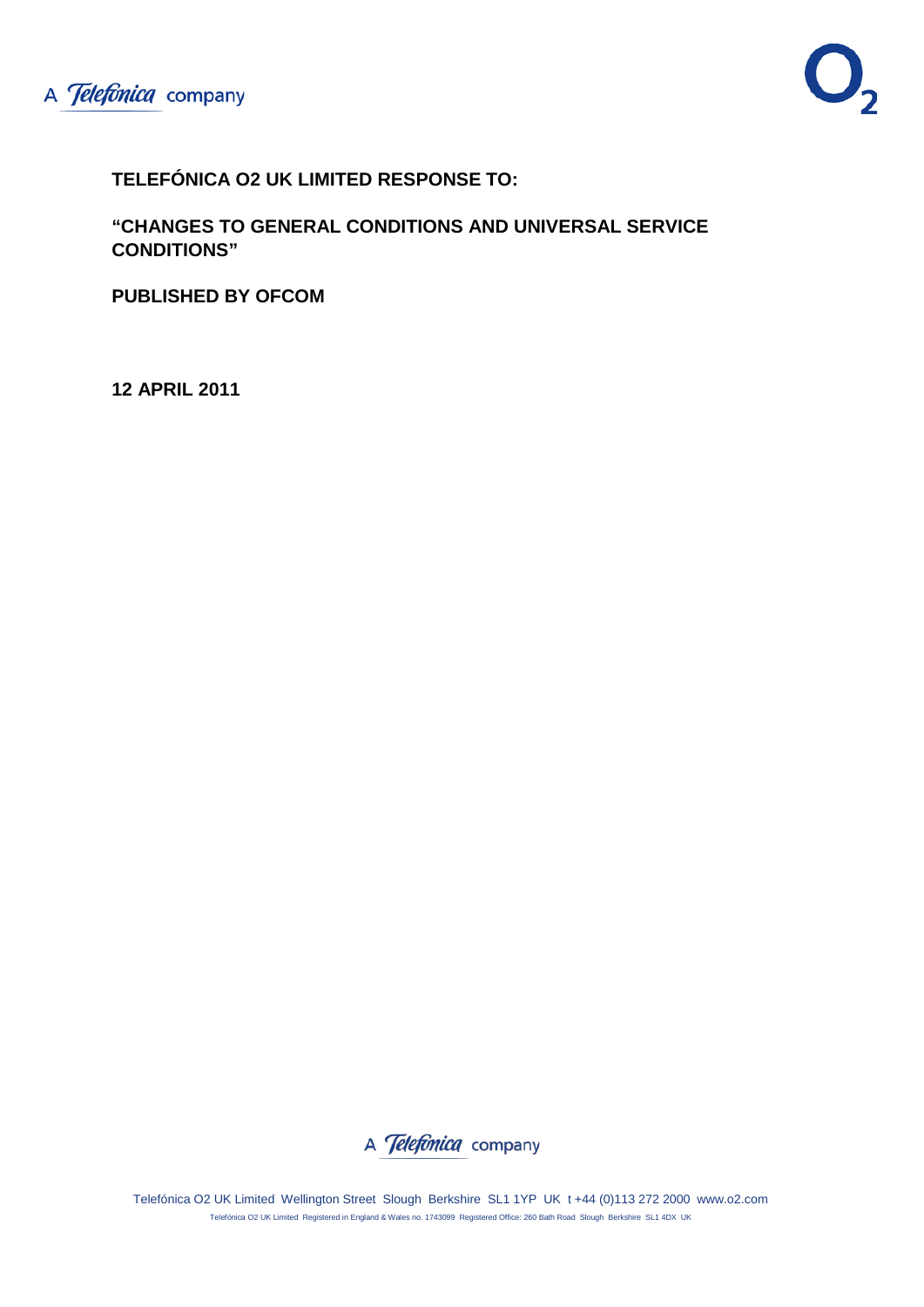## **TELEFÓNICA O2 UK LIMITED RESPONSE – OFCOM CONSULATION: CHANGES TO GENERAL CONDITIONS AND UNIVERSAL SERVICE CONDITIONS**

## **EXECUTIVE SUMMARY**

#### **Introduction**

- [1](#page-1-0). Telefónica O2 UK Limited  $(O2)<sup>1</sup>$  welcomes the opportunity to respond to the Ofcom Consultation: Changes to General Conditions and Universal Service Conditions (the Consultation).
- 2. As a general principle, O2 supports the faithful implementation of European law, with no additional obligations ("goldplating"), unless they can be shown to be beneficial. In the case of amendments to the General Conditions of Entitlement, this means that any additional requirements should satisfy the tests set out in section 47 of the Communications Act 2003.
- *3.* We note the changes to the General Conditions proposed by Ofcom. We set out out our comments and observations in response to some of those proposals. Where we have not answered specific questions, and subject to our general observations on goldplating, Ofcom can assume that we have simply noted what is proposed.
- *4.* Finally, we support the comments made in response to this consultation by the Mobile Broadband Group, of which, O2 is a member.

<span id="page-1-0"></span> $1$  Telefónica O2 UK Limited is a leading communications company for consumers and businesses in the UK, with 22.2 million mobile customers and over 700,000 fixed broadband customers at the end of 2010.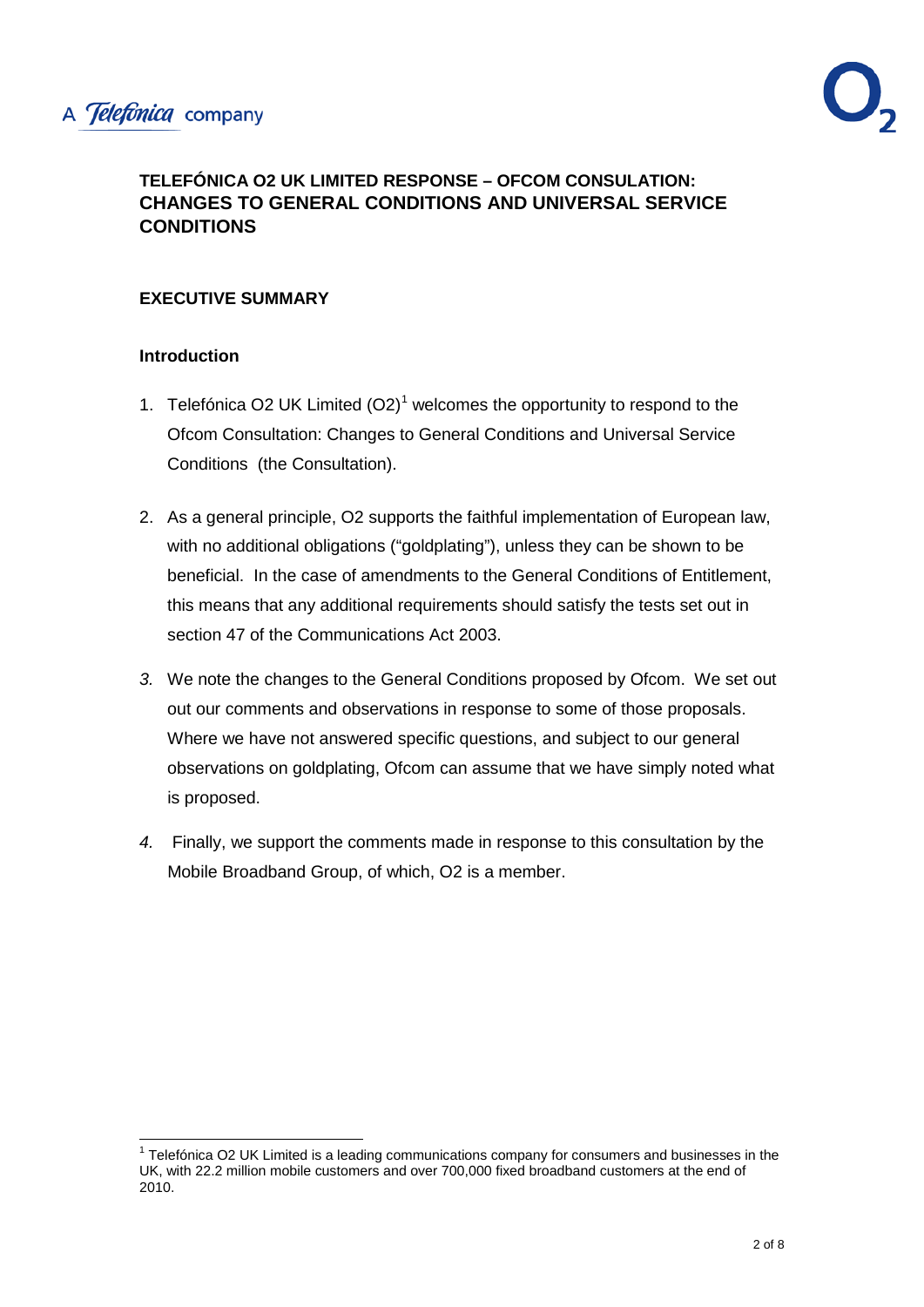

#### **CHANGE TO GENERAL CONDITION 15**

#### **Ensuring equivalent access to the emergency services for disabled end-users**

*Q6: Do you agree with our proposals to ensure equivalent access to the emergency services for disabled users and to mandated the provision of Emergency SMS?*

- 5. We note that Ofcom has concluded that mandating access to emergency SMS is necessary to maintain equivalent access to 112/999 and to ensure that the Article 26(4) of the USD is met.
- 6. Ofcom recognises that mobile operators have already committed to making the Emergency SMS scheme permanent. However, because this is a "voluntary" commitment, Ofcom maintains that a mandatory requirement should be introduced to provide certainty for disabled end users (ie. to ensure that a provider cannot subsequently withdraw its commitment.). Of course, in practice, were a provider to withdraw, this does not mean that subscribers would not have the option of switching to a provider that did continue to support the service. We note that Ofcom does not appear to consider this.
- 7. Generally, whilst we understand the basis of Ofcom's analysis, that mandating the requirement does not add additional burden since providers have already agreed to provide the service permanently, the rationale for intervention, that the change is the minimum necessary is not strictly correct. If Ofcom's position is that the Emergency SMS service must be available from all providers, then an option is simply to mandate the service in the event that a provider withdraws.

*Q7: Do you agree that given the existing measures that are in place to help disabled users to access 116XXX services, it is not necessary to make further change4d to GC15 in this respect?*

8. We agree that no further additions to GC 15 are necessary..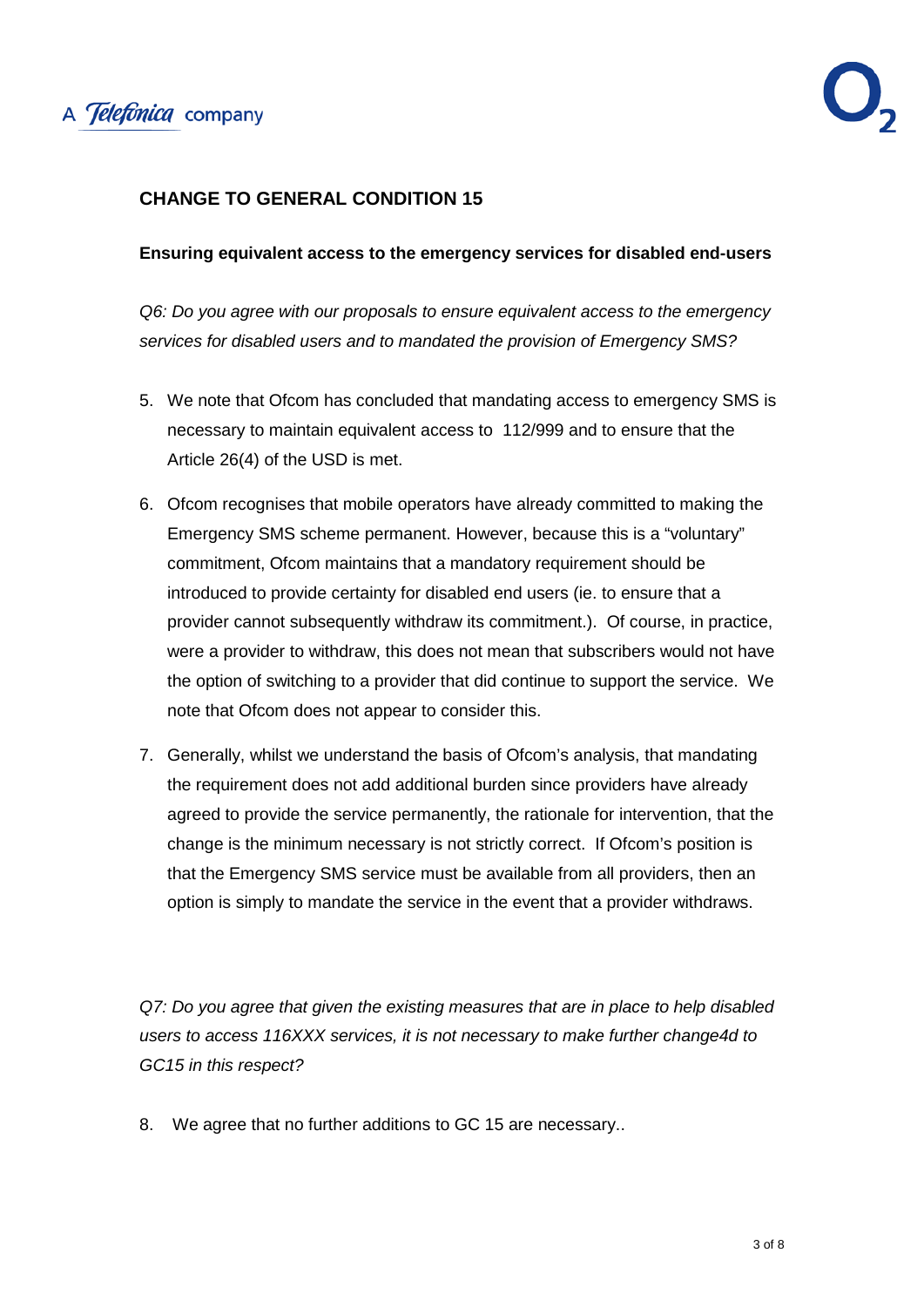

## **CHANGES TO GENERAL CONDITION 17**

#### **Allocation, Adoption and Use of Telephone Numbers**

*Q8: Do you agree with our proposals for transferring the rights of use of telephone number and also for granting their use for a limited period* of time?

9. We note that Ofcom anticipates that the changes will have no material effect since they reflect current working practices.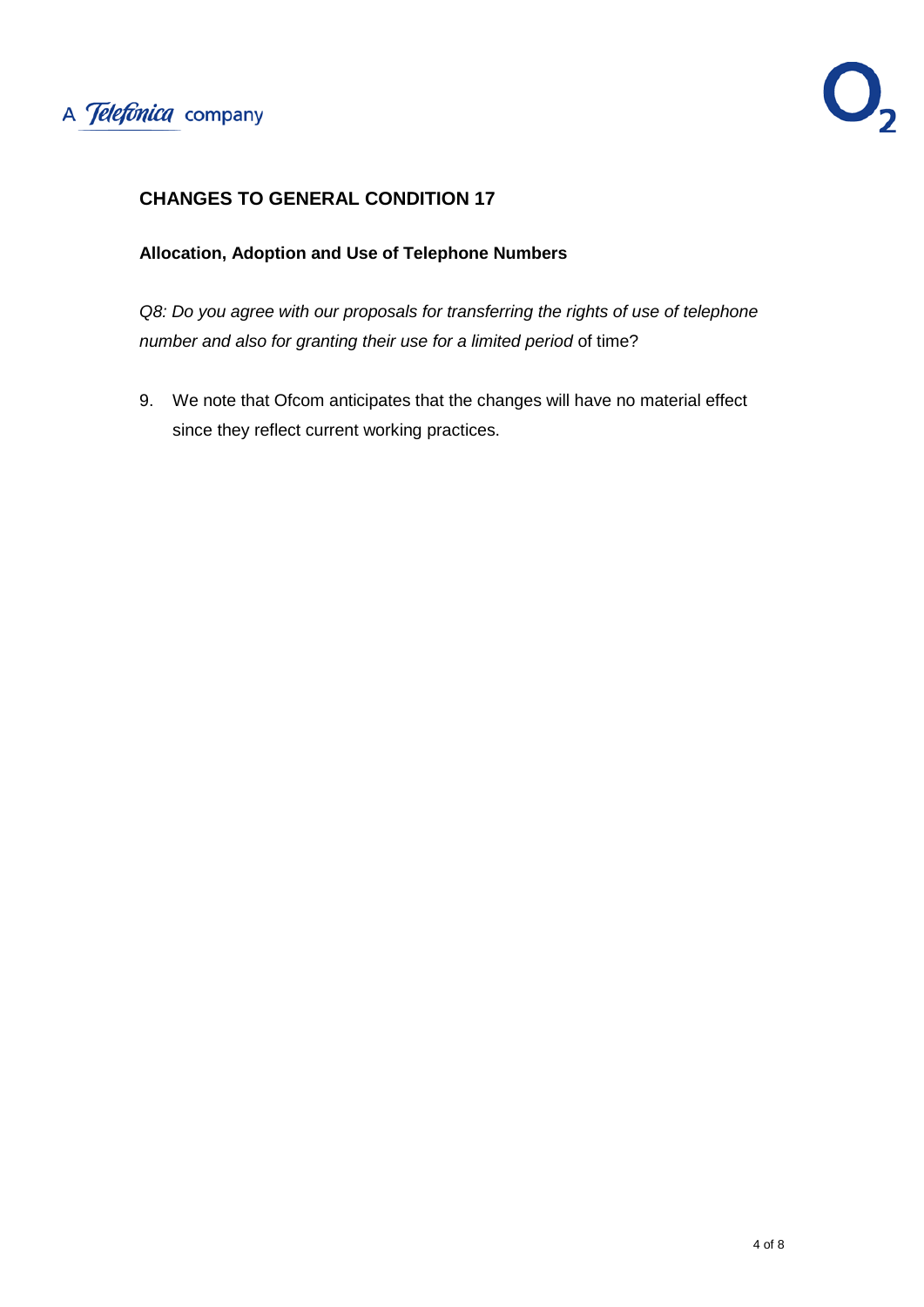

## **GENERAL CONDITION 18**

#### **Facilitating a change of provider (number portability)**

*Q9: Do you agree with our proposals on the one working day requirement in relation to bulk mobile ports and in relation to fixed porting? If not, please explain why?*

- 10. We would recommend some additional clarification.
- 11. In particular, while we agree with Ofcom's policy on not extending the obligation to provide a PAC within two hours to subscribers wishing to port more than twenty four mobile numbers, we are concerned that the policy could be circumvented, given the proposed wording of General Condition 18. As far as we can see, there is nothing to prevent those wishing to port more than twenty four numbers from splitting their request into several requests for batches of up to twenty four numbers and, in so doing, require mobile communication providers to supply PACs in respect of each subdivision. Ofcom does not appear to have considered how the proposed wording of General Condition 18 may be open to abuse.
- 12. We believe that Ofcom should clarify amend General Condition 18 to prevent this from happening. Specifically, Ofcom needs to confirm that PAC delivery within 2 hours by SMS is a requirement for residential and small SME customers only. PAC requests from larger SME and corporate businesses should continue to follow timeframes supported by the industry Porting Manual. General Condition 18 needs to be amended to ensure that the process designed for residential and small business customers is not used by other customers.

*Q10: Do you agree with our proposed approach to the porting compensation scheme?*

13. We note that Ofcom explains that the "*information requirements are made pursuant to Article 20 of the USD*" [10.60]. Can Ofcom please explain which part of Article 20 it considers requires transparency of the porting compensation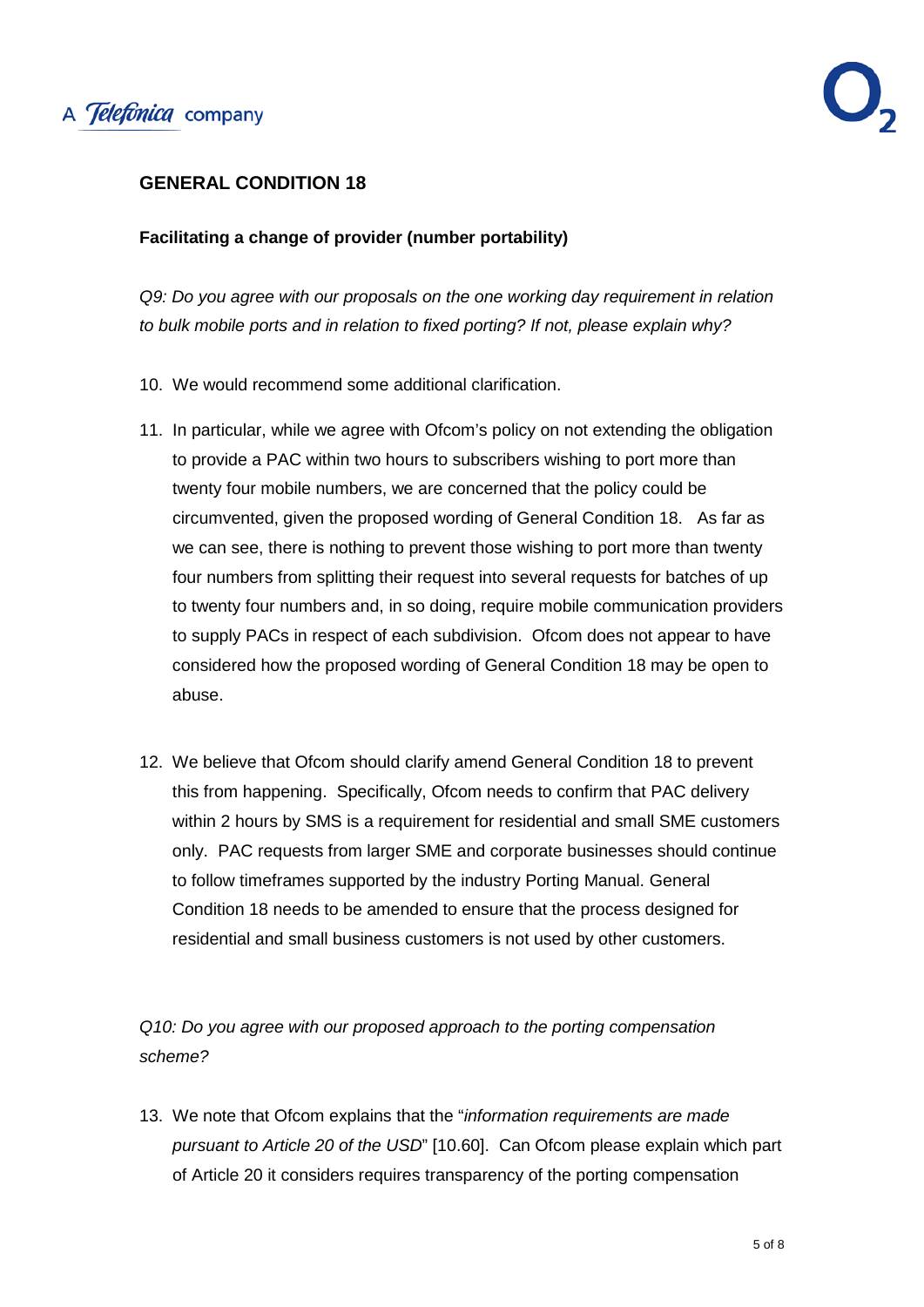# A Telefonica company

scheme in terms and conditions (and website). The BIS consultation made no such reference. There is no reason for Ofcom to implement this provision immediately, particularly without full consideration of the impact and costs involved required to amend terms and conditions and other material by 25 May 2011. We recommend a reasonable implementation period should apply

- 14. The Directive makes clear that *"loss of service during the process of porting shall not exceed one working day".* Ofcom's proposed wording for GC 18.9 must reflect this. It is only in these circumstances where the question of compensation arises (and, as the MBG response highlights, there are a number of detailed aspects in such a scheme that need to be considered.).
- 15. Furthermore, as the MBG response highlights, Ofcom does not make clear who is responsible for paying compensation. A possible way of rectifying this is for Ofcom to amend the draft General Condition 18.9 such that it is made clear that it is where "*the* "Communications Provider "*causes*" delay (that results in loss of service) then "*the* Communications Provider shall provide reasonable compensation."
- 16. Generally, we agree with Ofcom's view that providers' standard complaint handling processes, along with existing ADR schemes, are reasonable routes to deliver a compliant scheme here.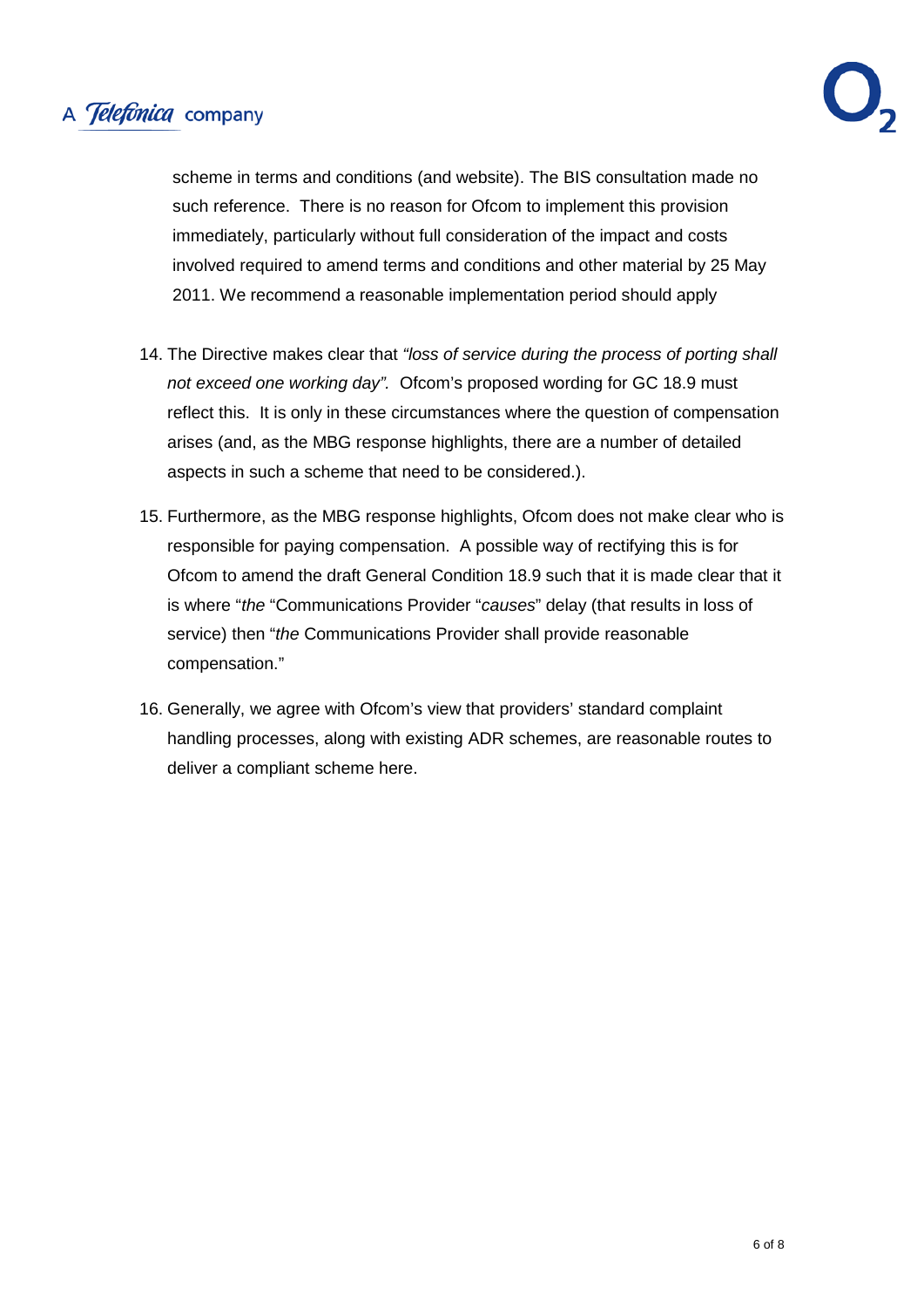

## **GENERAL CONDITION 20**

#### **Retitled; "Access to Numbers and Services"**

*Q11: Do you agree with our proposed approach on requirements relating to ensuring access to all numbers within the Community, the charging of ETNS numbers and calling the hotline for missing children on 116000?*

Access to numbers

17. We note that the new requirement is for communciations providers to ensure that end users can "access *and use* services using non-geographic numbers within the Community", but that in Ofcom's view [11.17] this is unlikely to have an impact beyond the existing requirement to provide access to non-geographic numbers. It is not clear what difference in practice this amendment means.

Blocking access to numbers/ services

- 18. We note that Ofcom intends to issue guidance on the proposed arrangements for Ofcom to require blocking of access to numbers or services where this is justified by reasons of fraud and misuse.
- 19. We will await Ofcom consultation on this aspect.